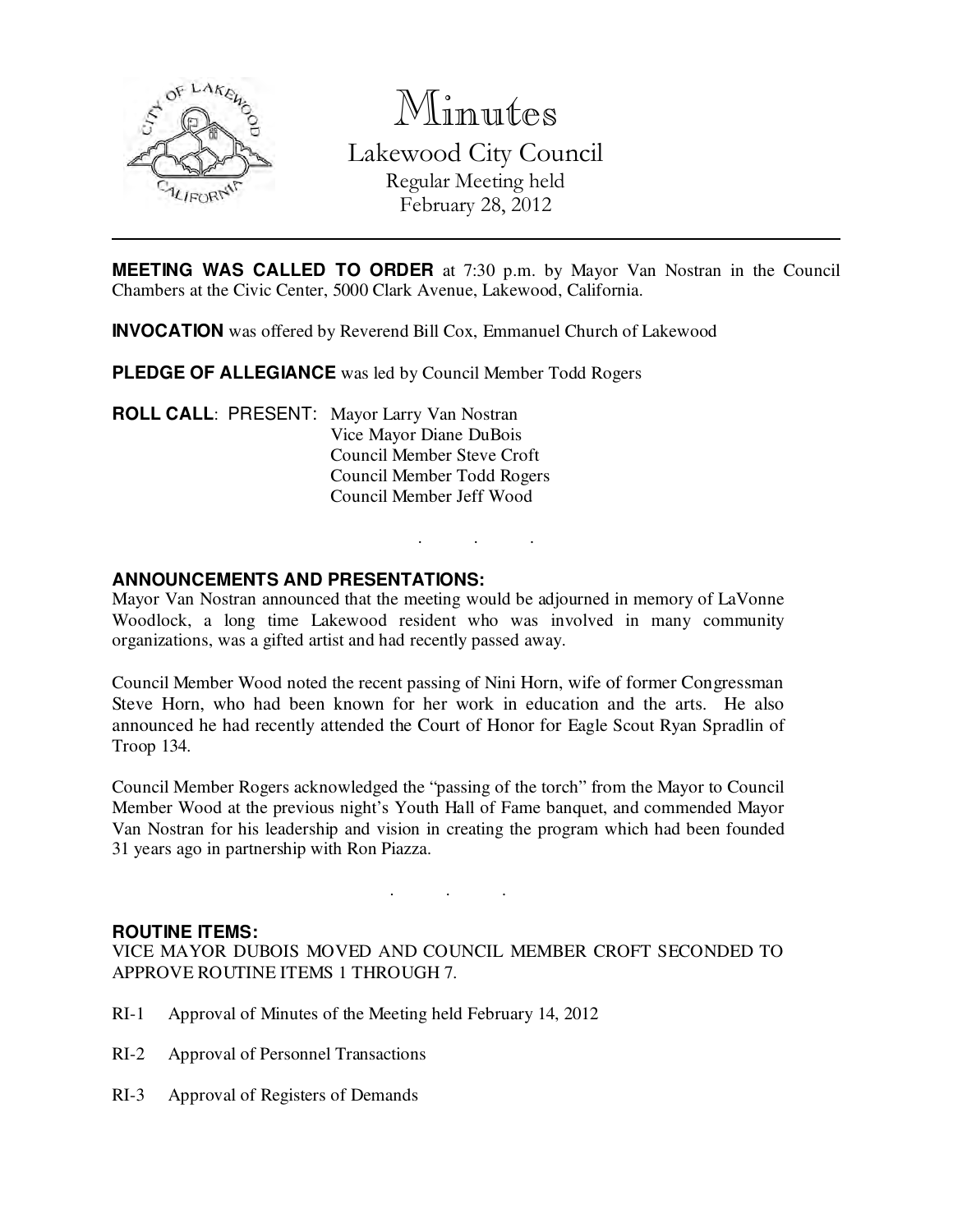City Council Minutes February 28, 2012 Page 2

#### **ROUTINE ITEMS:** - Continued

- RI-4 RESOLUTION NO. 2012-8; A RESOLUTION OF THE CITY COUNCIL OF THE CITY OF LAKEWOOD ESTABLISHING A DISABLED PERSON DESIGNATED PARKING SPACE ON THE SOUTH SIDE OF HARVEY WAY WITHIN THE CITY OF LAKEWOOD
- RI-5 Acceptance of Notice of Completion for Public Works Project No. 09-9, Re-Roofing Improvements to Burns Center and Palms Park Picnic Shelters, Roofing Standards
- RI-6 Approval of Amendment No. 5 to the Agreement with R.F. Dickson for Street Sweeping Purposes
- RI-7 Approval of Proposition A Fund Exchange and Assignment Agreement

UPON ROLL CALL VOTE, THE MOTION WAS APPROVED:

AYES: COUNCIL MEMBERS: Rogers, Croft, Wood, DuBois and Van Nostran NAYS: COUNCIL MEMBERS: None

### **1.1 • 2011 GENERAL PLAN ANNUAL PROGRESS REPORT**

Sonia Southwell, Director of Community Development made a presentation based on the memo in the agenda reporting that the 2011 General Plan Annual Progress Report, a Statemandated document, summarized the status of the implementation of the Policy Document in light of the goals, policies and programs. She stated it was the Planning and Environment Commission's recommendation that the City Council receive and file the 2011 General Plan Annual Progress Report and direct staff to submit the same to the Governor's Office of Planning and Research and the State Department of Housing and Community Development.

. . .

Mayor Van Nostran opened the public hearing at 7:38 p.m. and called for anyone in the audience wishing to address the City Council on this matter. There was no response.

VICE MAYOR DUBOIS MOVED AND COUNCIL MEMBER WOOD SECONDED TO APPROVE THE 2011 GENERAL PLAN ANNUAL PROGRESS REPORT AND TO DIRECT STAFF TO SUBMIT IT TO THE STATE'S OFFICE OF PLANNING AND RESEARCH AND DEPARTMENT OF HOUSING AND COMMUNITY DEVELOPMENT. UPON ROLL CALL VOTE, THE MOTION WAS APPROVED:

AYES: COUNCIL MEMBERS: Rogers, Croft, Wood, DuBois and Van Nostran NAYS: COUNCIL MEMBERS: None

. . .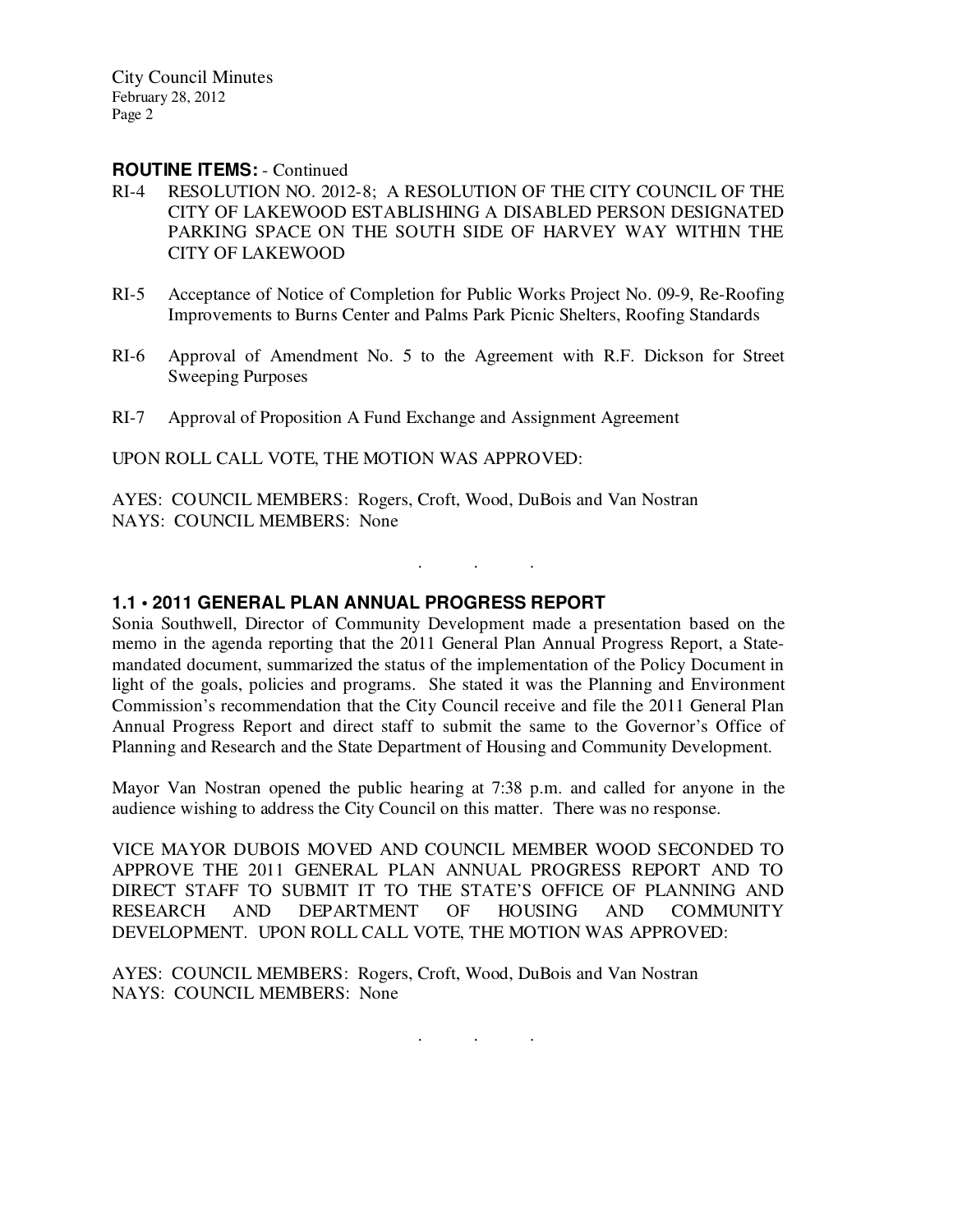## **1.2 • INTRODUCTION OF ORDINANCE NO. 2012-2; APPROVING A SPECIFIC PLAN FOR 11640 208TH STREET**

The Community Development Director displayed slides and made a presentation based on the memo in the agenda. She reported that the proposed specific plan was necessary to proceed with construction of the three-unit affordable housing project located at 11640 208th Street. She stated that in order to develop this property in an economic manner that did not require underground parking, the applicant had requested approval of a specific plan to vary from certain zoning standards. She added that without the Specific Plan, the project would have higher construction costs and the outcome would be a less desirable project. It was the recommendation of the Planning and Environment Commission that the City Council introduce Ordinance No. 2012-2 and conduct a public hearing on the proposed Specific Plan.

Ms. Southwell responded to Council Member Rogers' inquiry by stating that the roof deck provided individual access per unit and was not a shared common area.

Council Member Rogers expressed concern regarding the elimination of three parking spaces. Ms. Southwell explained that the property could not be developed at the desired three-unit density with the additional parking and that the specific plan could include covenants to make sure the garages would be used for parking and added that enforcement could be accomplished through the management company as well as code enforcement.

In response to questions from Mayor Van Nostran and Vice Mayor DuBois, Ms. Southwell stated that there would be gabled roofs over the deck storage areas and that drainage issues would be addressed by the building code requirements and plan check process.

Mayor Van Nostran opened the public hearing at 7:51 p.m. and called for anyone in the audience wishing to address the City Council on this matter.

Jeff Leeper, Managing Member of Colony Development, LLC, clarified that the roof decks would be kept private with taller, solid partitions and that there would be storage spaces for chairs, barbecues, or other items. He stated it was their intent to retain the property long term and therefore expected that maintenance would be a big part of management.

ORDINANCE NO. 2012-2; AN ORDINANCE OF THE CITY COUNCIL OF THE CITY OF LAKEWOOD ADOPTING SPECIFIC PLAN NO. 2012-1 was read by title by Mayor Van Nostran.

COUNCIL MEMBER CROFT MOVED AND VICE MAYOR DUBOIS SECONDED TO CLOSE THE PUBLIC HEARING, WAIVE FURTHER READING AND INTRODUCE ORDINANCE NO. 2012-1. UPON ROLL CALL VOTE, THE MOTION WAS APPROVED:

. . .

AYES: COUNCIL MEMBERS: Croft, Wood, DuBois and Van Nostran NAYS: COUNCIL MEMBERS: Rogers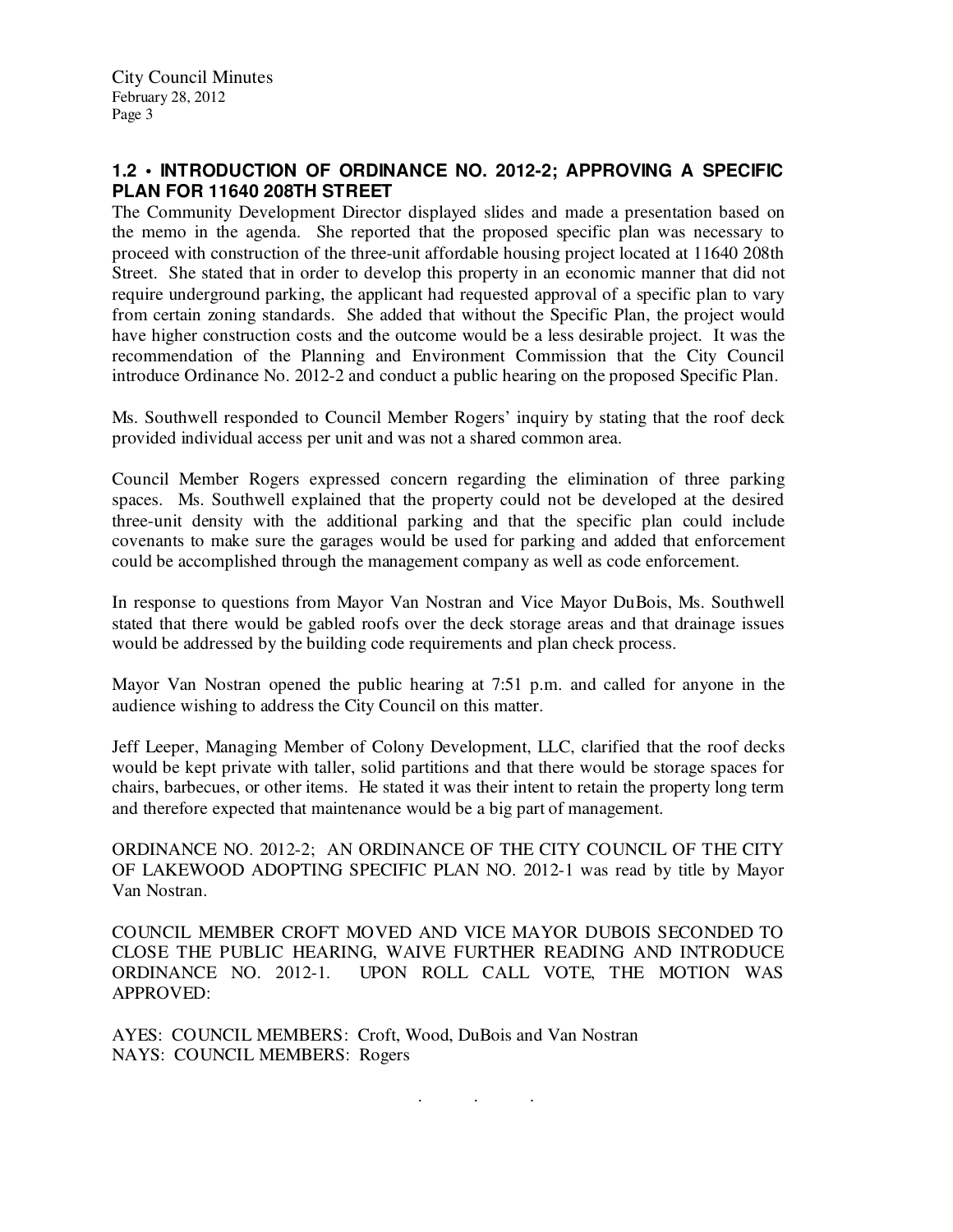City Council Minutes February 28, 2012 Page 4

# **3.1 • ONLINE BILL PAY FOR WATER AND TRASH SERVICE**

Administrative Services Director Diane Perkin displayed slides and made a presentation based on the memo in the agenda. She briefly highlighted the new online bill pay features for the City's water and trash customers including self enrollment and multiple payment options. She added that having partnered with the Public Information Office, efforts were made to give the look of the online bill pay to include similar features from the City's website such as links to keep residents informed about community news and programs.

Michael Aguirre, Accountant, displayed slides providing a step-by-step view to demonstrate the ease of use and access to the online bill pay service.

Noting Council Member Wood's concerns regarding timely responses to automated requests occurring outside of normal business hours such as for forgotten passwords, Mr. Aguirre stated that he would address the matter with the implementation team at InfoSend.

Vice Mayor DuBois commended staff for their implementation efforts having received feedback from some of the over 200 people already enrolled in the program. She stated that she looked forward to the program's continued success and noted the benefit of providing more opportunities for community promotions.

Mr. Aguirre responded to questions from Mayor Van Nostran and Council Member Wood by stating that community announcements could still be included with online billing via sidebar links directly connecting residents back to the City's website.

Mr. Aguirre assured Council Member Croft and Council Member Wood that the issues of third party notification of delinquent accounts and possible confusion between customer service links to utility billing and Public Information would be brought to the attention of the implementation manager.

COUNCIL MEMBER WOOD MOVED AND VICE MAYOR DUBOIS SECONDED TO RECEIVE AND FILE THE REPORT. THERE BEING NO OBJECTION, IT WAS SO ORDERED.

. . .

#### **SUCCESSOR AGENCY AND SUCCESSOR HOUSING AGENCY ACTIONS**

APPROVAL OF SUCCESSOR AGENCY AND SUCCESSOR HOUSING AGENCY RECOGNIZED OBLIGATIONS PAYMENT SCHEDULES

The Director of Administrative Services made a presentation based on the memo in the agenda and reported that with AB x1 26 requiring the dissolution of all redevelopment agencies, each agency was also required to identify its outstanding financial obligations and adopt a listing of recognized obligations and corresponding payment schedules, which would be provided for review by the Oversight Committee every six months. She concluded by stating it was recommended that the City Council adopt the Recognized Obligations Payment Schedule pursuant to Section 34169(g) of the California Health and Safety Code.